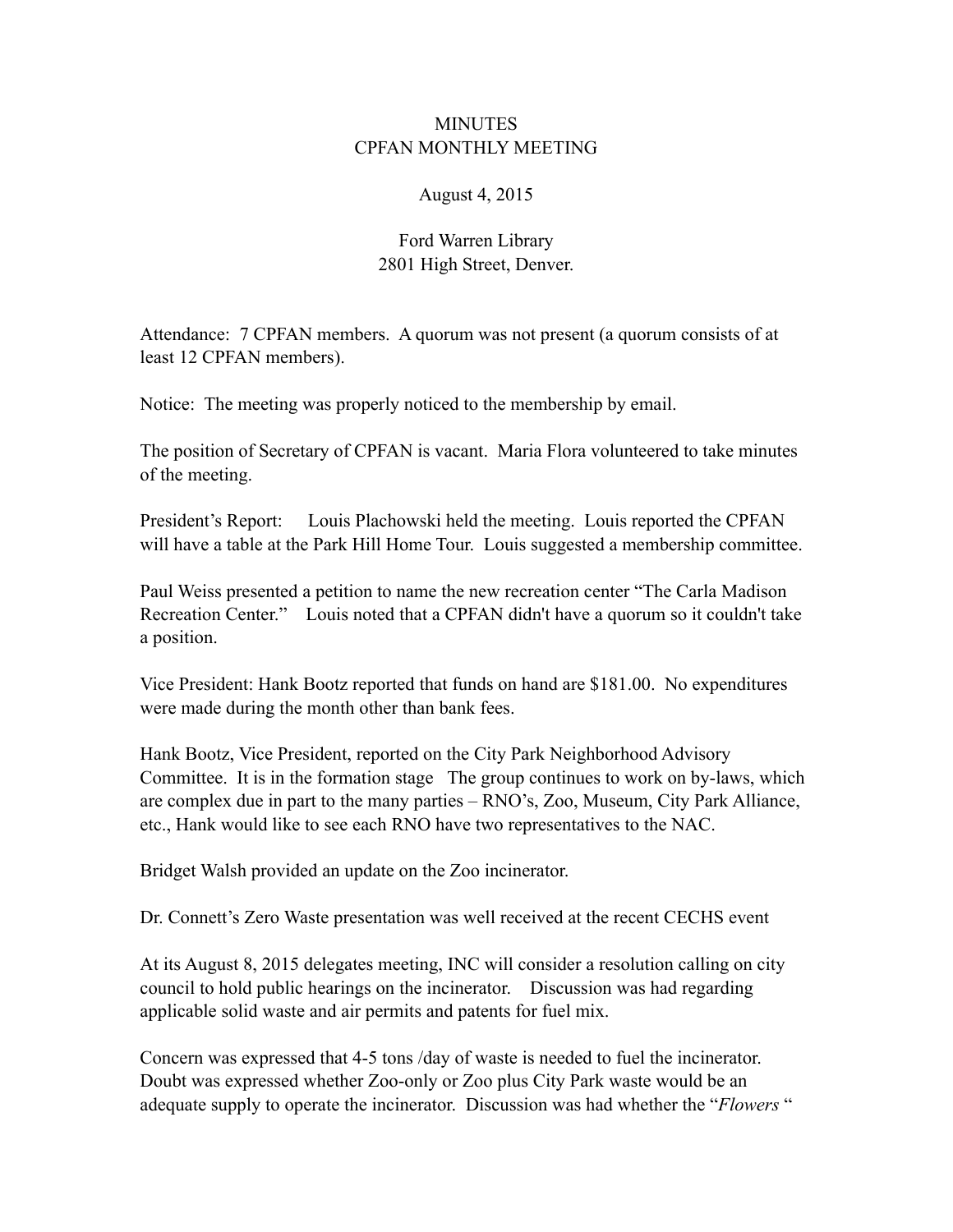decision would prohibit the importation of trash – even landscape waste – from outside City Park.